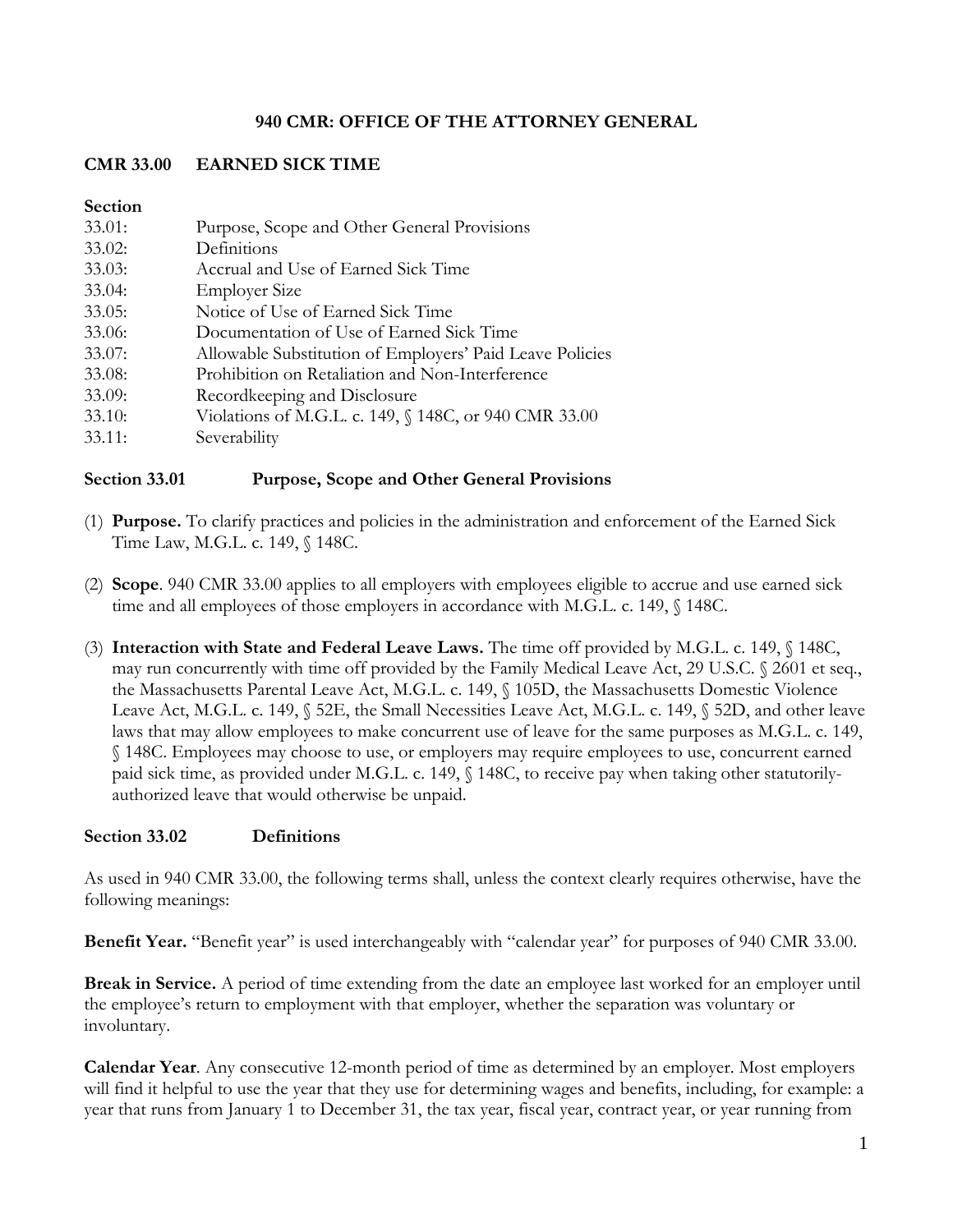an employee's anniversary date of employment. "Calendar year" is used interchangeably with "benefit year" for purposes of 940 CMR 33.00.

**Child.** A biological, adopted, or foster child, a stepchild, a legal ward, or a child for whom an employee has assumed the responsibilities of parenthood.

**Child For Whom an Employee Has Assumed the Responsibilities of Parenthood**. A child of an employee standing in loco parentis, as defined by 29 U.S.C. § 2611(12) and 29 C.F.R. §§ 825.122(c) and 825.800.

**Domestic Violence.** Abuse committed against an employee or the employee's child by: (1) a current or former spouse of the employee; (2) a person with whom the employee shares a child in common; (3) a person who is cohabitating with or has cohabitated with the employee; (4) a person who is related to the employee by blood or marriage; or (5) a person with whom the employee has or had a dating or engagement relationship. Except as otherwise specified herein, this term shall be consistent with M.G.L. c. 151A, §  $1(g)(1/2)$ , including any amendments thereto.

**Date of Hire.** An employee's first date of actual work for an employer. "Date of hire" is used interchangeably with "first date of actual work" for purposes of 940 CMR 33.00.

**Earned Paid Sick Time.** Time off from work accrued by an employee and provided by an employer that can be used for the purposes described in 940 CMR 33.02: *Definitions* for Earned Sick Time compensated at the same hourly rate that the employee earns at the time the employee uses the paid sick time; provided, however, that the same hourly rate shall not be less than the effective minimum wage under M.G.L. c. 151,  $\Diamond$ 1 where applicable.

**Earned Sick Time.** Time off from work accrued by an employee during hours worked and provided by an employer to allow an employee to:

(1) care for the employee's child, spouse, parent, or parent of a spouse, who is suffering from a physical or mental illness, injury, or medical condition that requires home care, professional medical diagnosis or care, or preventative medical care;

(2) care for the employee's own physical or mental illness, injury, or medical condition that requires home care, professional medical diagnosis or care, or preventative medical care;

(3) attend a routine medical appointment or a routine medical appointment for the employee's child, spouse, parent, or parent of spouse;

(4) address the psychological, physical or legal effects of domestic violence; or

(5) travel to and from an appointment, a pharmacy, or other location related to the purpose for which the time was taken.

**Employee.** Any person who performs services for an employer for wage, remuneration, or other compensation, as further defined by M.G.L. c. 149, § 148B, including full time, part-time, seasonal, and temporary employees, except:

- (1) an employee of the United States government;
- (2) an employee of a city or town is not considered an employee for purposes of this section until M.G.L. c. 149, § 148C, is accepted by vote or by appropriation as provided in Article CXV of the Amendments to the Constitution of the Commonwealth;
- (3) an employee of a local public employer not covered by the term cities and towns, for example, school committees, including regional schools and educational collaboratives, shall be considered an employee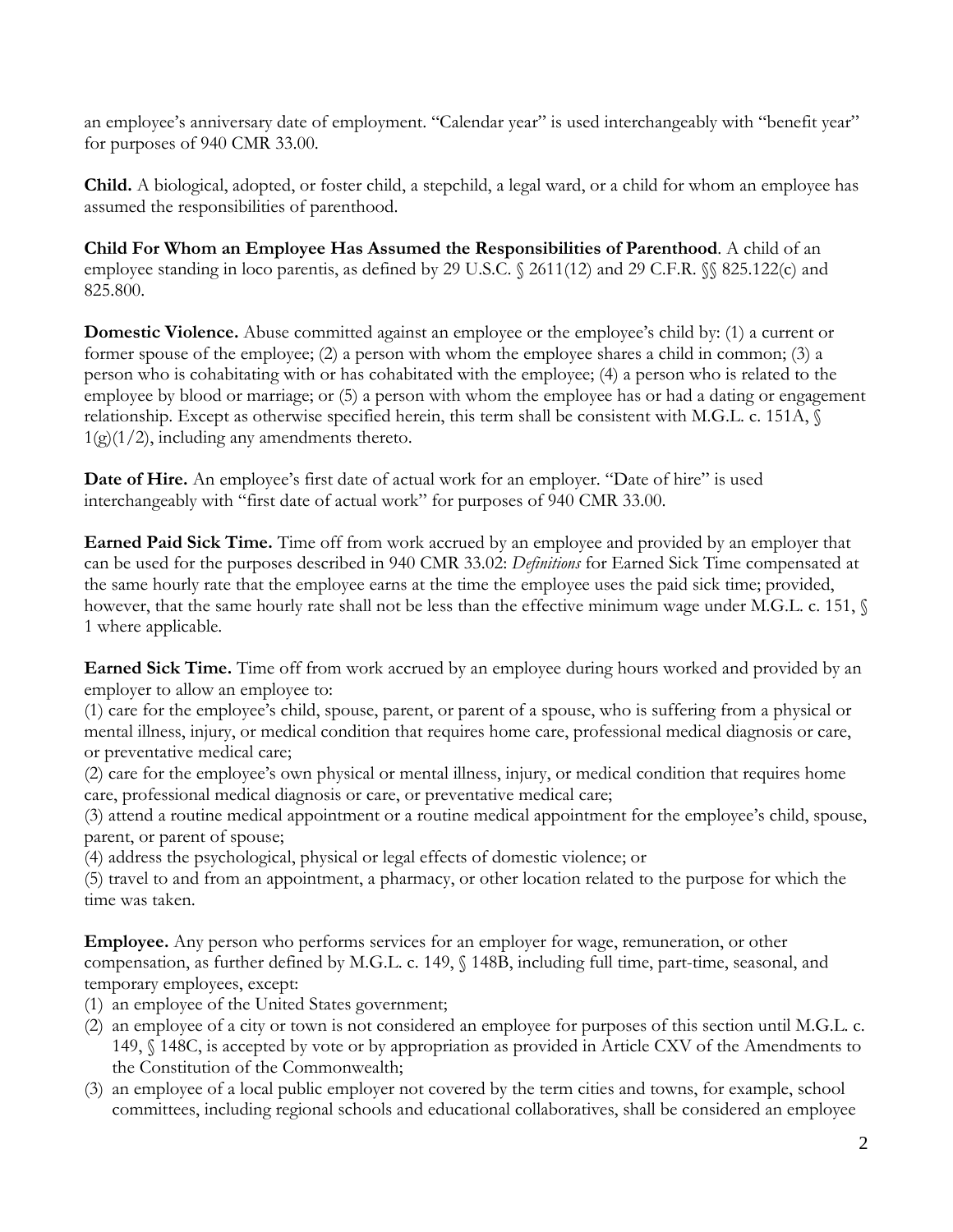only if M.G.L. c. 149, § 148C, is accepted by vote or appropriation of the prudential bodies governing said entity;

- (4) a student attending a public or private institution of higher education located in the Commonwealth who is:
	- (a) participating in a federal work-study program or a substantially similar financial aid or scholarship program;
	- (b) providing support services to residents of a residence hall, dormitory, apartment building, or other similar residence operated by the institution at which they are matriculated in exchange for a waiver or reduction of room, board, tuition or other education-related expenses; or
	- (c) exempt from Federal Insurance Contributions Act (FICA) tax pursuant to 26 U.S.C. § 3121(b)(10);
- (5) a school-aged student under 20 U.S.C. § 1400 *et. seq*., the Individuals with Disabilities Education Act (IDEA); and
- (6) an adult client who resides in a Massachusetts licensed program and performs work duties within the program setting as part of bona fide educational or vocational training.

**Employer.** Any individual, corporation, partnership or other private or public entity, including any agent thereof, who engages the services of an employee for wages, remuneration or other compensation, except:

- (1) the United States government shall not be considered an employer;
- (2) cities and towns shall be considered employers for the purposes of this law only if this law is accepted by vote or by appropriation as provided in Article CXV of the Amendments to the Constitution of the Commonwealth;
- (3) local public employers not covered by the term cities and towns, for example, school committees, including regional schools and educational collaboratives, shall be considered employers for the purposes of M.G.L. c. 149, § 148C, only if the law is accepted by vote or appropriation of the prudential bodies governing said entity; and
- (4) notwithstanding M.G.L. c. 15D, § 17, M.G.L. c. 118E, §§ 70-75, or any other special or general law to the contrary, the PCA Quality Home Care Workforce Council shall be deemed the Employer of all Personal Care Attendants, as defined in M.G.L. c. 118E, § 70, for purposes of M.G.L. c. 149, § 148C(d)(4), the Department of Medical Assistance shall be deemed the Employer of said Personal Care Attendants for all other purposes under M.G.L. c. 149, § 148C, and the Department of Early Education and Care shall be deemed the Employer of all Family Child Care Providers, as defined in M.G.L. c. 15D,  $\{(17(a), 6c)$  purposes of M.G.L. c. 149,  $\{(148C),$

## **Health Care Provider.**

- (1) a doctor of medicine or osteopathy who is authorized to practice medicine or surgery by the State in which the doctor practices; or
- (2) any other person determined by the U.S. Secretary of Labor to be capable of providing health care services under 29 U.S.C. § 2611. Health Care Provider includes:
	- a) podiatrists, dentists, clinical psychologists, optometrists, and chiropractors (limited to treatment consisting of manual manipulation of the spine to correct a subluxation as demonstrated by X-ray to exist) authorized to practice in the Commonwealth or any other State and performing within the scope of their practice as defined under the General Laws or any other state law;
	- b) nurse practitioners, nurse-midwives, clinical social workers and physician assistants who are authorized to practice in the Commonwealth or any other State and performing within the scope of their practice as defined under the General Laws or any other State law;
	- c) Christian Science Practitioners listed with the First Church of Christ, Scientist in Boston, Massachusetts;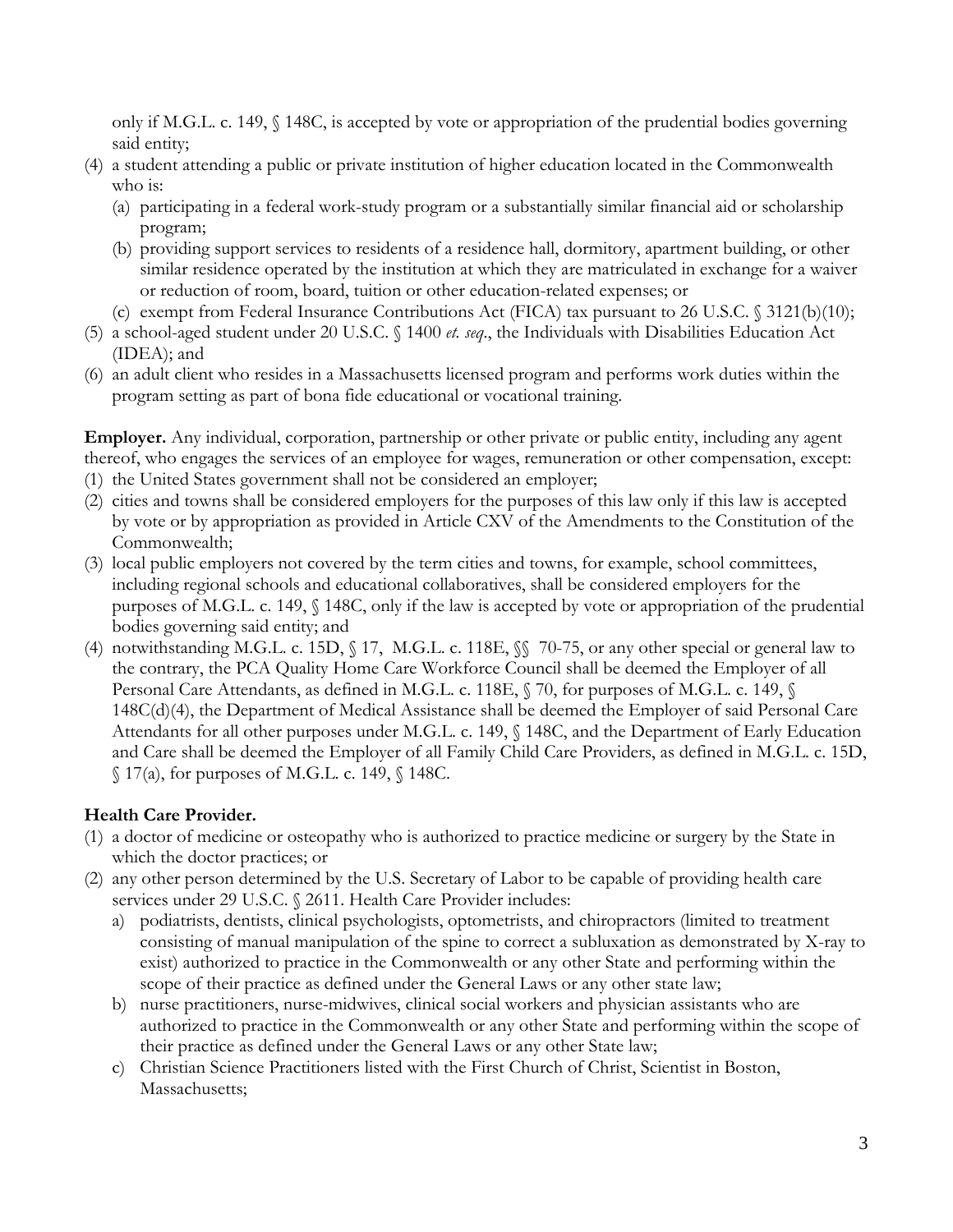- d) any health care provider from whom an employer or the employer's group health plan's benefits manager will accept certification of the existence of a serious health condition to substantiate a claim for benefits; and
- e) a health care provider listed above who practices in a country other than the United States, who is authorized to practice in accordance with the law of that country, and who is performing within the scope of his or her practice as defined under such law.

**Regular Hourly Rate.** The amount that an employee is regularly paid for each hour of work.

### **Same Hourly Rate.**

- (1) For employees compensated on an hourly basis, the same hourly rate means the employee's regular hourly rate.
- (2) For employees who receive different pay rates for hourly work from the same employer, the same hourly rate means either:
	- (a) the wages the employee would have been paid for the hours absent during use of earned sick time if the employee had worked; or
	- (b) the blended rate, determined by taking the weighted average of all regular rates of pay over the previous pay period, month, quarter or other established period of time the employer customarily uses to calculate blended rates for similar purposes.

Whatever method the employer elects to determine the same hourly rate, (a) or (b) above, the employer must use a consistent method for each employee throughout a benefit year.

- (3) For employees paid a salary, the same hourly rate means the employee's total earnings in the previous pay period divided by the total hours worked during the previous pay period. For determining total hours worked during the previous pay period, employees who are exempt from overtime requirements under 29 U.S.C. § 213(a)(1), the Fair Labor Standards Act, shall be assumed to work 40 hours in each week unless their normal work week is less than 40 hours, in which case earned sick time shall accrue and the same hourly rate shall be calculated based on the employee's normal work week. Regardless of the basis used, the same hourly rate shall not be less than the effective minimum wage under M.G.L. c. 151, § 1, where applicable.
- (4) For employees paid on a piece work or a fee-for-service basis, the same hourly rate means a reasonable calculation of the wages or fees the employee would have received for the piece work, service, or part thereof, if the employee had worked. Regardless of the basis used, the same hourly rate shall not be less than the effective minimum wage under M.G.L. c. 151,  $\S$  1, where applicable.
- (5) For employees paid on commission (whether base wage plus commission or commission only), the same hourly rate means the greater of the base wage or the effective minimum wage under M.G.L. c. 151, § 1, where applicable.
- (6) For tipped employees who ordinarily receive the service rate under M.G.L. c. 151,  $\sqrt{7}$  (\$3.00 plus tips as of January 1, 2015), the same hourly rate means the effective minimum wage under M.G.L. c. 151, § 1 (\$9.00 as of January 1, 2015).
- (7) The same hourly rate shall not include:
	- (a) sums paid as commissions, drawing accounts, bonuses, or other incentive pay based on sales or production;
	- (b) sums excluded under 29 U.S.C. § 207(e), including contributions irrevocably made by an employer to a trustee or third person pursuant to a bona fide plan for providing old-age, retirement, life, accident, or health insurance, and any other employee benefit plans;
	- (c) overtime, holiday pay, or other premium rates. However, where an employee's regular hourly rate is a "differential rate," meaning a different wage rate paid for the same work performed under differing conditions (e.g. a night shift), the "differential rate" is not a premium.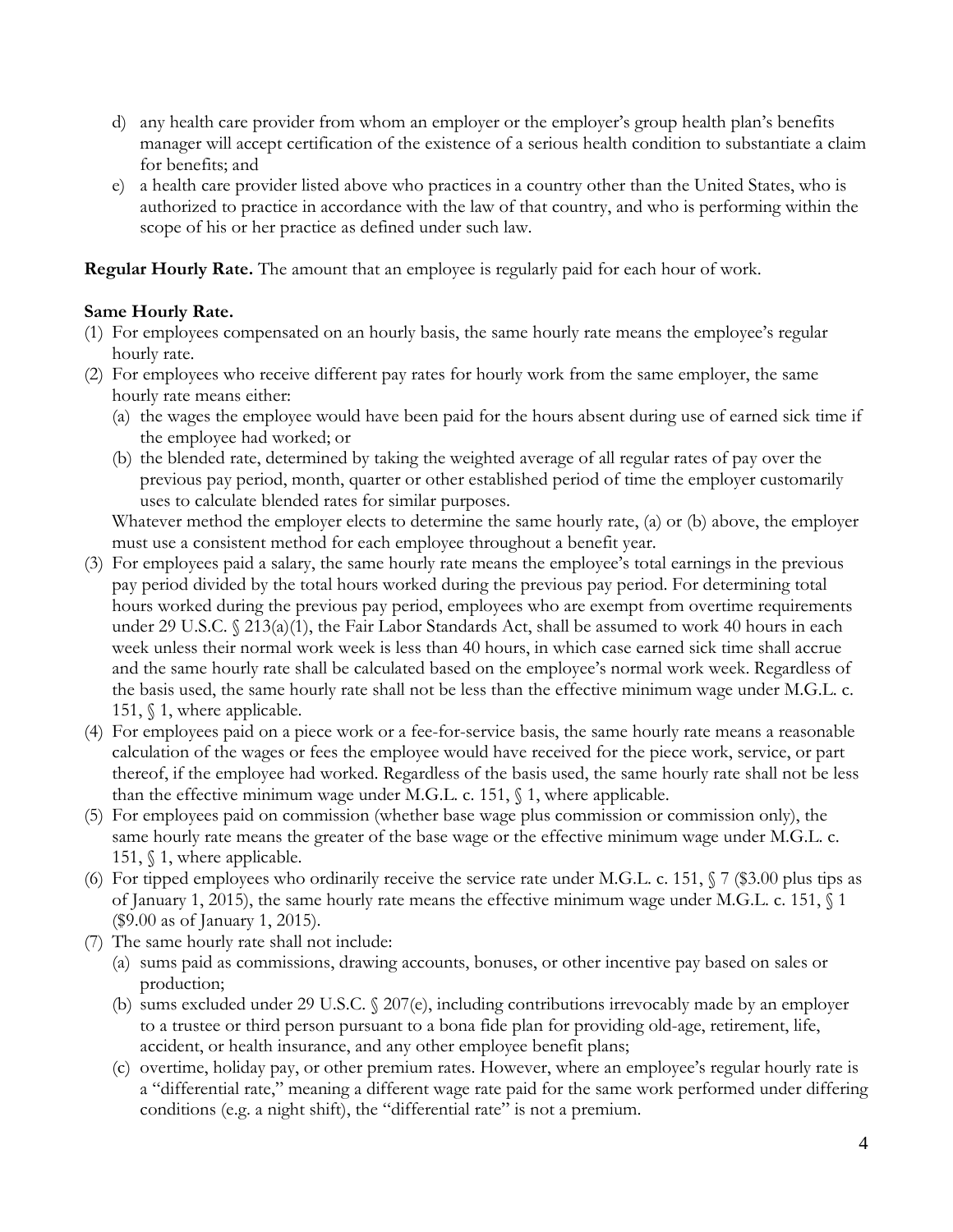### **Transition Year.** The benefit year that includes July 1, 2015.

### **Section 33.03 Accrual and Use of Earned Sick Time**

#### **Employees Eligible to Accrue and Use Earned Sick Time:**

(1) An employee is eligible to accrue and use earned sick time if the employee's primary place of work is in Massachusetts regardless of the location of the employer. An employee need not spend 50% or more time working in Massachusetts for a single employer in order for Massachusetts to be the employee's primary place of work.

*Example:* A painter with a single employer works 40% of her hours in Massachusetts, 30% in New Hampshire and 30% in other states. Massachusetts is her primary place of work.

*Example*: A retail clerk relocates from New York to Massachusetts and takes a job at the employer's Boston store. Upon the first date of actual work at the Boston store, Massachusetts becomes the clerk's primary place of work.

(2) If an employee is eligible to accrue and use earned sick time, then all hours the employee works must be applied toward accrual of earned sick time regardless of the location of the work and regardless of the location of the employer.

*Example:* In a single year, an employee of a catering company works 550 hours in Massachusetts, 350 hours in New Hampshire and 200 hours in Maine. The caterer will accrue earned sick time on all 1,100 hours worked for the catering company.

(3) Eligible employees permanently transferred to another state but remaining with the same employer will no longer accrue earned sick time but may use their accrued time.

#### **Accrual of Earned Sick Time:**

- (4) Employees accrue earned sick time on all hours worked at a rate of one hour of earned sick time for every 30 hours worked, including overtime hours, up to a cap of 40 hours per benefit year.
- (5) Employees accrue earned sick time only on hours worked, not on hours paid when not working. For example, employees do not accrue earned sick time during vacation, paid time off, or while using earned sick time.
- (6) Employees exempt from overtime requirements under 29 U.S.C.  $\frac{213(a)(1)}{13(a)(1)}$  shall be assumed to work 40 hours in each work week for purposes of earned sick time accrual unless their jobs specify a lower number of hours per week, such as salaried part-time employees. In such cases, earned sick time shall accrue based on that specified number of hours per week.
- (7) Employees paid on a piece work or fee-for-service basis accrue earned sick time based on a reasonable measure of the time the employees work, including established practices or billing.
	- (a) Adjunct faculty compensated on a fee-for-service or "per-course" basis shall be deemed to work 3 hours for each "classroom hour" worked.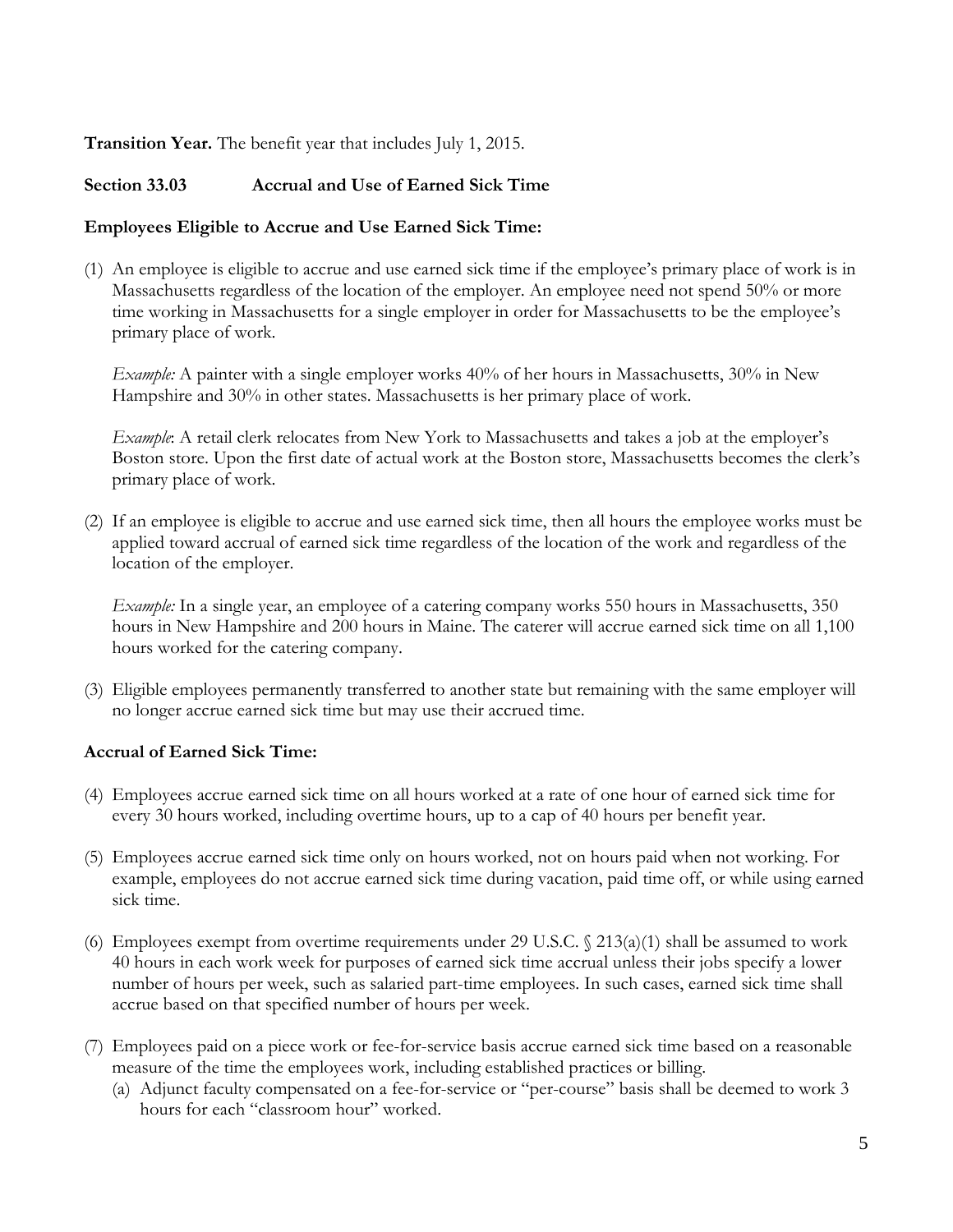- (b) Family Child Care Providers, as defined by M.G.L. c. 15D, § 17, shall be deemed to work 6 hours for each "part day" worked and 10 hours for each "full day" worked.
- (8) Once employees have accrued 40 hours of earned sick time during the benefit year, they do not continue to accrue more hours of earned sick time regardless of the additional hours they work.
- (9) Once an employee possesses a bank of 40 hours of unused earned sick time, the employer may opt to delay further accrual until the employee draws down the bank of earned sick time to below 40 hours.
- (10) At the end of the benefit year, an employee may rollover up to 40 hours of unused earned sick time to the next benefit year.
- (11) Employers may track accrual at an accrual rate of one hour of earned sick time for 30 hours worked or any equivalent accrual rate with smaller increments of time (e.g. one minute of sick time per 30 minutes worked, two minutes of earned sick time per hour worked).

#### **Use of Earned Sick Time:**

- (12) Employees have the right to use 40 hours of earned sick time per benefit year if the employee works sufficient hours to earn the time.
- (13) An employee may not use earned sick time if the employee is not scheduled to be at work during the period of use.
- (14) The smallest amount of sick time an employee can use is one hour. For uses beyond one hour, employees may use earned sick time in hourly increments or in the smallest increment the employer's payroll system uses to account for absences or use of other time.

*Example:* Chris takes his daughter to a scheduled doctor's appointment during his regularly scheduled work time, but the entire trip takes 50 minutes. Chris has used one hour of earned sick time.

*Example:* A furniture company uses a payroll system that tracks time in 15-minute increments. Anna, an employee, goes to a dentist appointment and returns after 90 minutes. Anna has used 90 minutes of earned sick time.

- (15) An employer may review with employees the allowable purposes for which earned sick time may be used under M.G.L. c. 149, § 148C.
- (16) Earned sick time may not be invoked as an excuse to be late for work without an authorized purpose under M.G.L. c. 149, § 148C.
- (17) An employee may not accept a specific shift assignment with the intention of calling out sick for all or part of that shift.
- (18) Where an employee's use of earned sick time requires the employer to hire a replacement or call in another employee and the employer does so, the employer may require the employee to use an equal number of hours as the replacement or call-in employee works, up to a full shift of earned sick time. If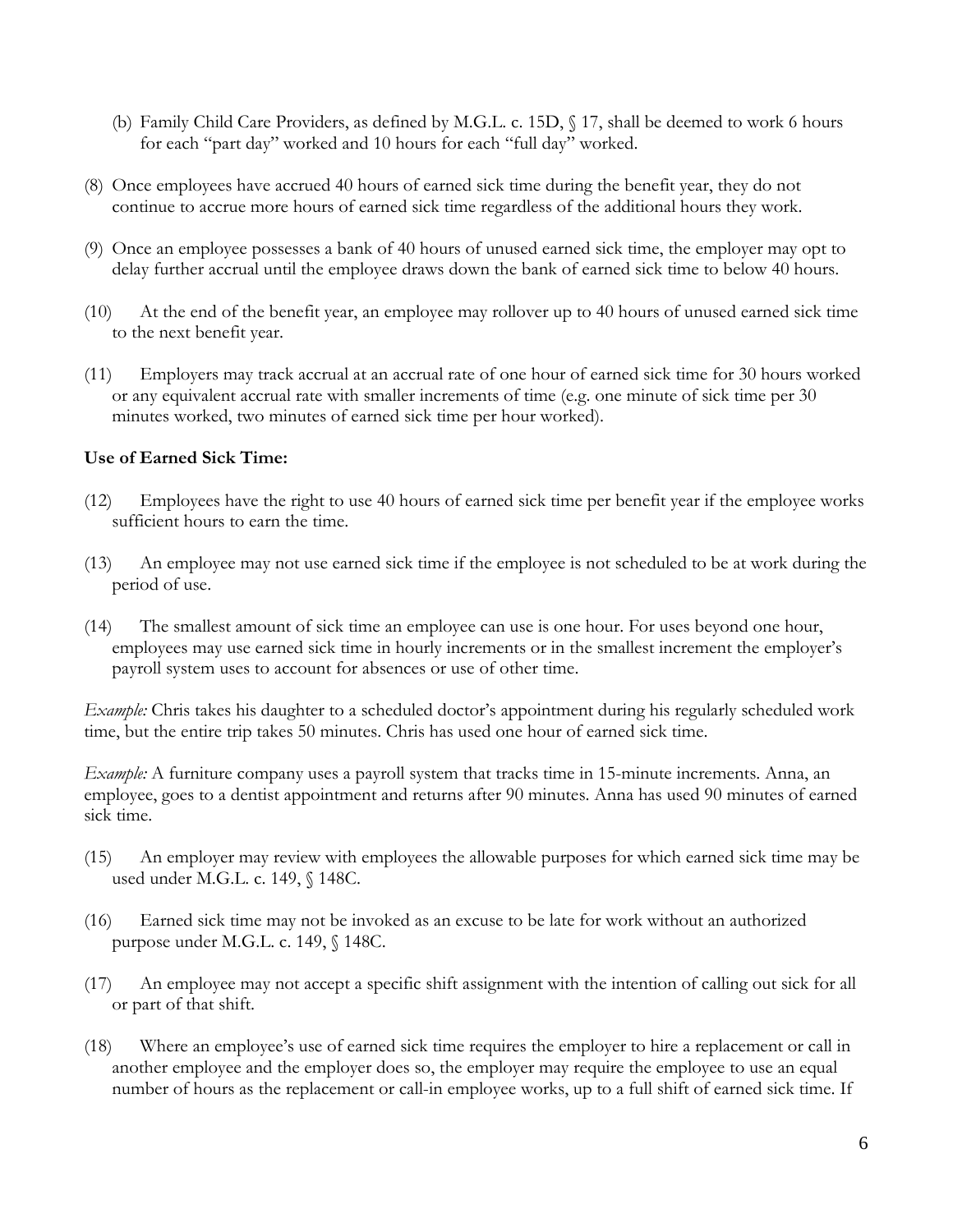the employee lacks sufficient accrued earned sick time to cover such time away from work, the employer must provide sufficient job-protected unpaid leave to make up the difference in that shift.

*Example*: A food broker's fleet departs from the employer's principal place of business at 3:00 AM Monday through Friday to ensure timely delivery of perishable items to scheduled customers. The drivers' shifts vary slightly depending on the route, but average 8 hours with loading and unloading. The employee responsible for the upper Cape Cod deliveries arrives at the employer's principal place of business at 5:00 AM after spending the night in the ER with a sick child. The employer was notified by phone of the emergency, and called in an off-duty employee to cover the upper Cape Cod deliveries for the absent driver's shift. In this example, the employer may require the absent employee to use eight hours of earned sick time.

*Example:* The employee, a maternity ward nurse, is scheduled to report for her 12-hour shift at 8:00 A.M. but calls her supervisor at 6:00 A.M. to report that she will not be available to work until 12:00 P.M. that day due to a sudden illness in the family. The supervisor is able to secure a replacement for the first four hours of the employee's shift and must allow the employee to report for duty at 12:00 P.M. In this example, the employer may not require the absent employee to use more than four hours of her earned sick time.

(19) Where an employer does not hire a replacement or call in another employee but the employee's use of earned sick time results in the employee missing transportation to a work site, the employer may require the employee to use earned sick time only until the employee arrives at the work site.

*Example:* The employee, a landscaper, calls his supervisor before the start of his 6-hour shift at 8:00 A.M. to report that he has to take an ill parent to the hospital. The landscaper's crew leaves for a new job site and the employee is not replaced. The employee arrives at the job site by 9:00 A.M. after finding a ride on his own. The employee need only use one hour of earned sick time.

- (20) An employer shall not require an employee to make up time off from work as a condition of using earned sick time. An employee and employer may, however, by mutual agreement arrange for the employee to work additional hours during the same or next pay period to avoid the use of, and payment for earned sick time.
- (21) Employers and their fee-for-service employees may arrange to make up hours during the same pay period or any future pay period that is mutually agreeable.
- (22) Employers and employees, by mutual written agreement, may arrange for employees to use earned sick time before accruing it and for employers to count the use against future accrual.
- (23) If an employee is committing fraud or abuse by engaging in an activity that is not consistent with allowable purposes for earned sick time under M.G.L. c. 149, § 148C, an employer may discipline the employee for misuse of sick leave.
- (24) If an employee is exhibiting a clear pattern of taking leave on days just before or after a weekend, vacation, or holiday, an employer may discipline the employee for misuse of earned sick time, unless the employee provides verification of authorized use under M.G.L. c. 149, § 148C.

## **Payment of Earned Sick Time:**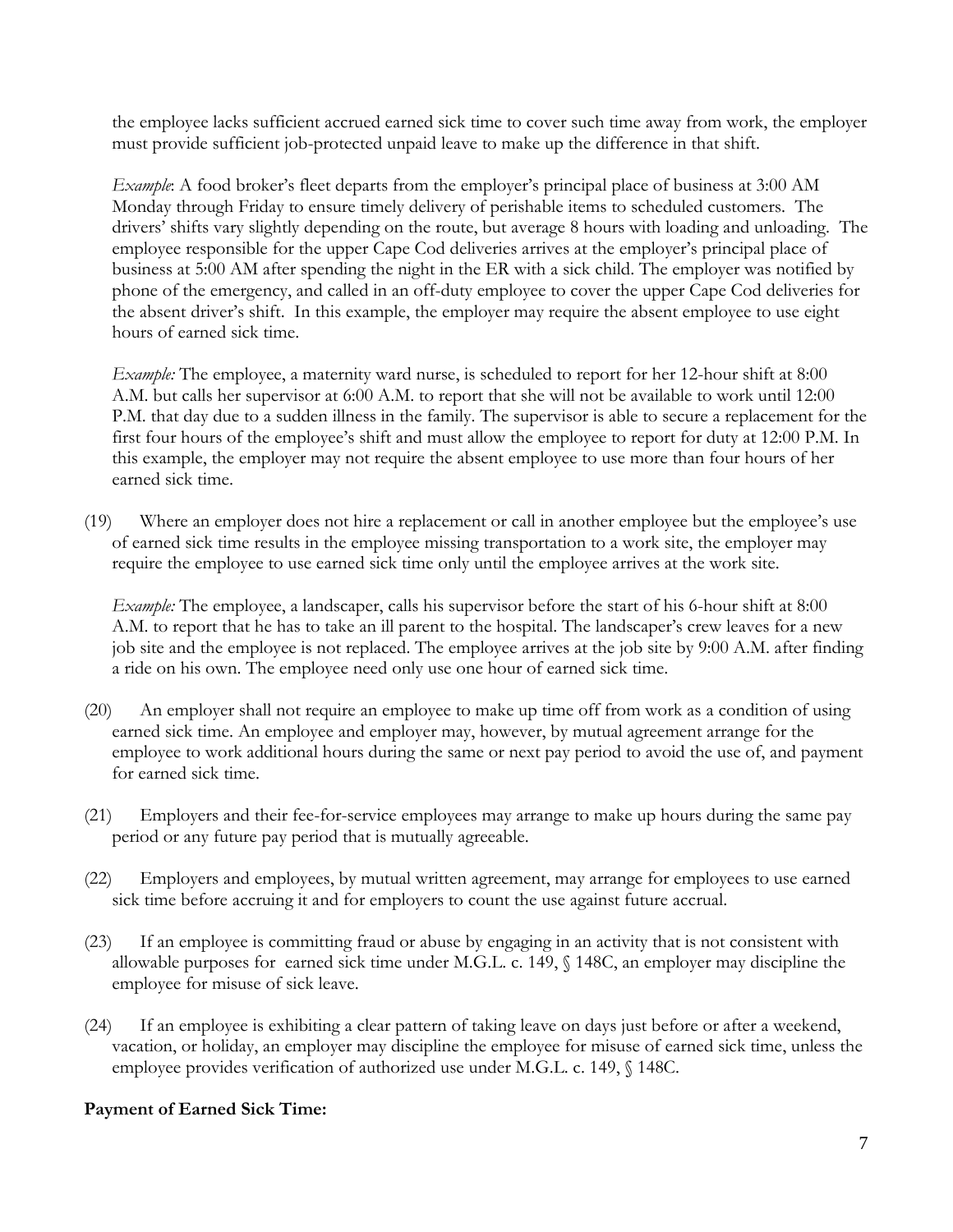- (25) Earned paid sick time is paid at the same hourly rate listed in 940 CMR 33.02: *Definitions* Same Hourly Rate.
- (26) When used, earned paid sick time must be paid on the same schedule as regular wages are paid. Employers may not delay compensating employees for earned paid sick time.
- (27) Employers shall have the option, but are not required, to pay out employees for up to 40 hours of unused earned sick time at the end of the benefit year or when the employee changes jobs within the employer's employment. Employers paying out 16 hours or more shall provide 16 hours of unpaid sick time until the employee accrues new paid time, which shall replace the unpaid time as it accrues. Employees paying out less than 16 hours shall provide an amount of unpaid sick time equivalent to the amount paid out until the employee accrues new paid time, which shall replace the unpaid time as it accrues.
- (28) Employers shall have the option, but are not required, to pay out unused earned sick time upon separation from employment.

### **90-Day Vesting Period:**

- (29) Employees begin accruing earned sick time on the first date of actual work and may begin to use any accrued earned sick time 90 days following their first dates of actual work, regardless of the number of days worked during the 90-day period.
- (30) Employees who have been employed for at least 90 days as of July 1, 2015, meaning their first dates of actual work occurred on or before April 2, 2015, may use earned sick time, whether paid or unpaid, as it accrues.

*Example*: Jasper's first date of actual work as a salesperson at a shop is October 1, 2016. Jasper will be eligible to use any accrued earned sick time 90 days later, which is December 30, 2016.

#### **Break in Service:**

- (31) Following a break in service of up to four months, an employee shall maintain the right to use any unused earned sick time accrued before the break in service.
- (32) Following a break in service of between four and 12 months, an employee shall maintain the right to use earned sick time accrued before the break in service if the employee's unused bank of earned sick time equals or exceeds 10 hours.

*Example:* An employee has accrued 20 hours of earned sick time and then goes on an unpaid leave of absence for 11 months, starting June 1, 2016. Upon the employee's return to employment on May 1, 2017, eleven months from the date of the employee last worked for the employer, the employee shall have the right to use the 20 hours of earned sick time accrued before the leave of absence began.

(33) Following a break in service of up to twelve months, employees maintain their vesting days from the employer and do not need to restart the 90-day vesting period.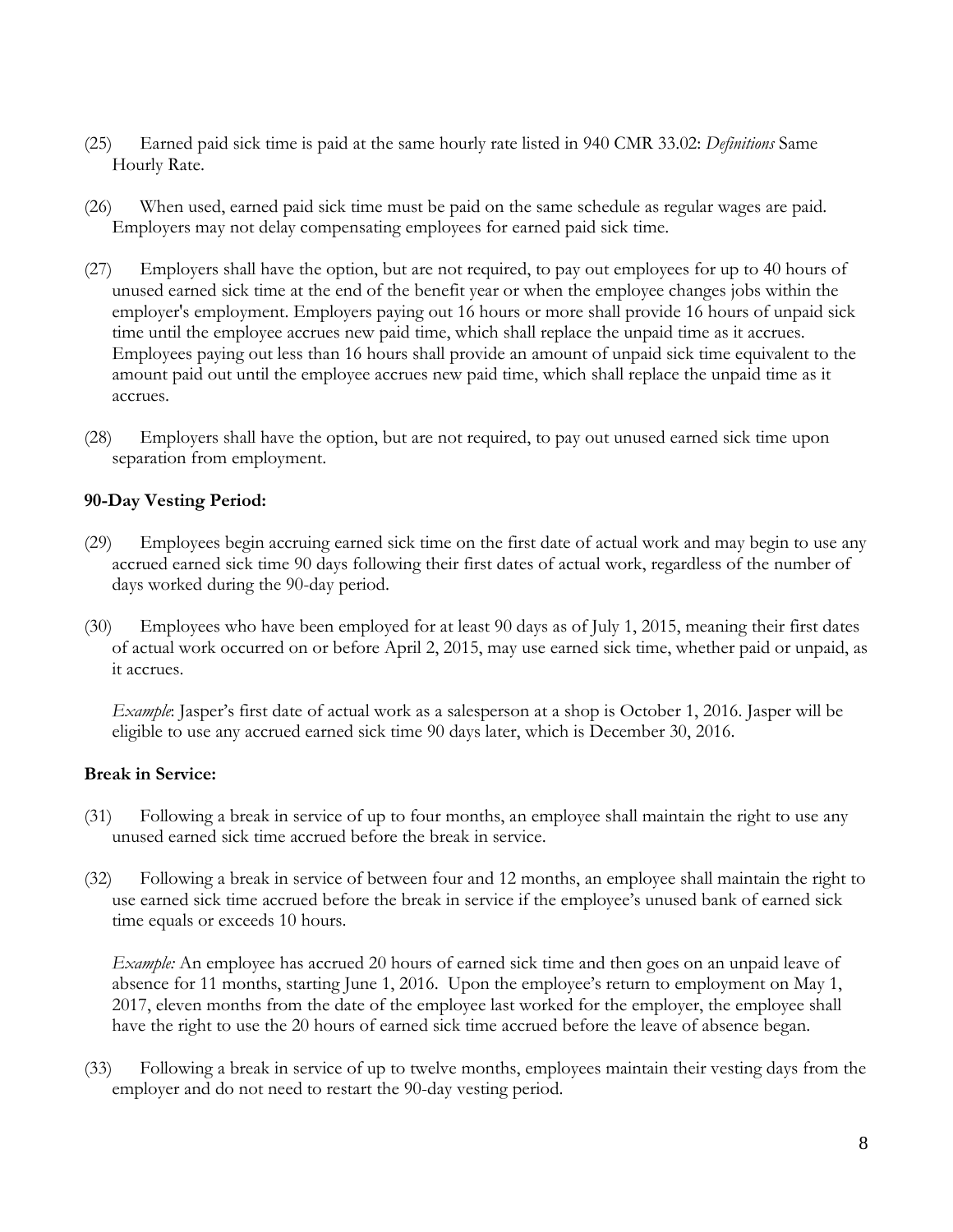# **Transition Year:**

- (34) Employees shall begin to accrue earned sick time beginning on July 1, 2015 and shall be eligible to use their earned sick time 90 days after their first date of actual work, should a qualifying need arise.
- (35) An employer shall not be required to provide more than 40 hours of earned paid sick time during the transition year, and any paid leave given in the benefit year prior to July 1, 2015, will be credited.

*Example*: An employee used 15 hours of paid leave time as of July 1, 2015.The employer must allow the employee to earn and use up to 25 hours of earned paid sick time in the remainder of the benefit year.

## **Transition Year: Safe Harbor for Employers with Existing Policies Providing Paid Time Off**

- (36) Employers with a policy in existence on May 1, 2015 that provides paid time off or paid sick leave, shall be deemed in compliance with the Earned Sick Time law until January 1, 2016 provided:
	- a) Full-time employees on the policy have the right to earn and use at least 30 hours of paid time off/paid sick leave between January 1, 2015 and December 31, 2015;
	- b) On and after July 1, 2015, all employees not previously covered by the policy, including part-time employees, seasonal employees, temporary employees, new employees, and per diem employees must either:
		- i) accrue paid time off at the same rate of accrual as covered full-time employees; or
		- ii) if the policy provides lump-sum allocations, receive a prorated lump-sum allocation based on the provision of lump sum paid time off/paid sick leave to covered full-time employees. Such lumpsum allocations may:
			- (1) where lump sums of paid time off are provided annually, be halved for employees who receive coverage as of July 1, 2015, and proportionately reduced for employees hired after July 1, 2015; and/or
			- (2) be proportionate for part-time employees;

If an employee is compensated other than on an hourly or salaried basis, the employee must accrue or receive lump-sum allocations based on a reasonable approximation of hours worked; and

- c) 30 hours of paid time off/paid sick leave or such lesser amounts as are earned or used by employees under this section must be:
	- i) job-protected leave subject to the law's anti-retaliation provisions;
	- ii) available for the allowed purposes of the leave under M.G.L. c. 149, § 148C; and
	- iii) available to the employee after January 1, 2016 if unused during the Transition Year unless the policy provides lump sum allocations that make rollover unnecessary.
- (37) In all other respects, during this transition period, employers may continue to administer paid time off under policies in place as of May 1, 2015.
- (38) Employers with the option to utilize the safe harbor may also choose full compliance with M.G.L. c. 149, § 148C, and 940 CMR 33.00 beginning July 1, 2015 for some or all employees.
- (39) On or before January 1, 2016, all employers operating under this safe harbor provision must adjust their policies providing paid time off/paid sick leave to conform to M.G.L. c. 149, § 148C, and 940 CMR 33.00.

## **Section 33.04 Employer Size**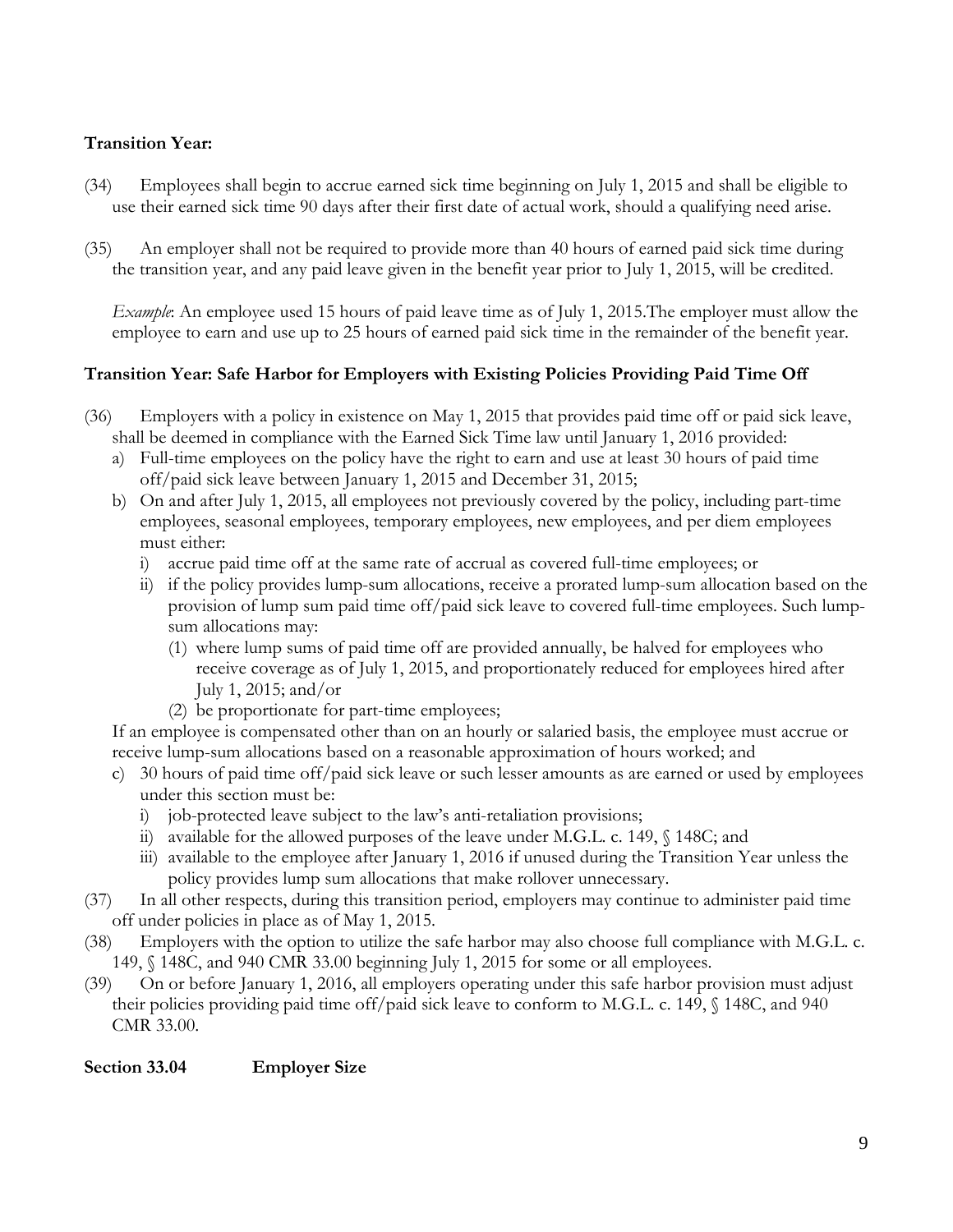(1) An employer must provide earned paid sick time to all eligible employees if the employer maintained an average of 11 or more employees on the payroll during the preceding benefit year.

Employers shall determine the average number of employees by counting the number of employees, including full time, part-time, seasonal, and temporary employees, on the payroll during each pay period and dividing by the number of pay periods. Employees furnished to an employer by a temporary staffing agency and paid by the staffing agency count as employees of both the staffing agency and the employer for the purpose of determining employer size.

- (2) If an employer uses multiple start dates for the benefit year, such as dates based on employees' anniversaries of hire, the employer should calculate employer size based on the previous January 1 to December 31 calendar year.
- (3) All of an employer's employees, including full-time, part-time, seasonal, and temporary employees, whether working in or outside Massachusetts and regardless of their eligibility to accrue and use earned sick time, shall be counted for the purpose of determining employer size.
- (4) All employers with fewer than 11 employees must provide employees with the right to accrue and use up to 40 hours of earned unpaid sick time per benefit year.
- (5) Employers shall notify all eligible employees at least 30 days in advance in writing if earned sick time will be changing from paid to unpaid or from unpaid to paid sick time based on a change in employer size.
- (6) Earned sick time is paid when used, if the employer provided paid time when the employee accrued the time. Earned sick time is unpaid when used, if the employer provided unpaid time when the employee accrued the time.
- (7) When an employee has both unused earned paid and unpaid sick time available for use, the employee has the option of using either or both to cover the use of earned sick time.

## **Section 33.05 Notice of Use of Earned Sick Time**

- (1) Employees must notify their employers before they use earned sick time, except in an emergency.
	- a) Earned sick time cannot be used as an excuse to be late for work without an authorized purpose under M.G.L. c. 149, § 148C.
	- b) For foreseeable or pre-scheduled use of earned sick time, the employer may have a written policy requiring up to seven days' notice, except where the employee learns of the need to use earned sick time within a shorter period.
	- c) Notice required for unforeseeable absences is what is reasonable under the circumstances, recognizing that there are certain situations such as accidents or sudden illness for which advance notice might be infeasible.
	- d) For multi-day absences, an employer may require notification of the expected duration of the leave or, if unknown, then on a daily basis from the employee or the employee's surrogate (e.g. spouse, adult family member or other responsible party), unless the circumstances make such notice unreasonable.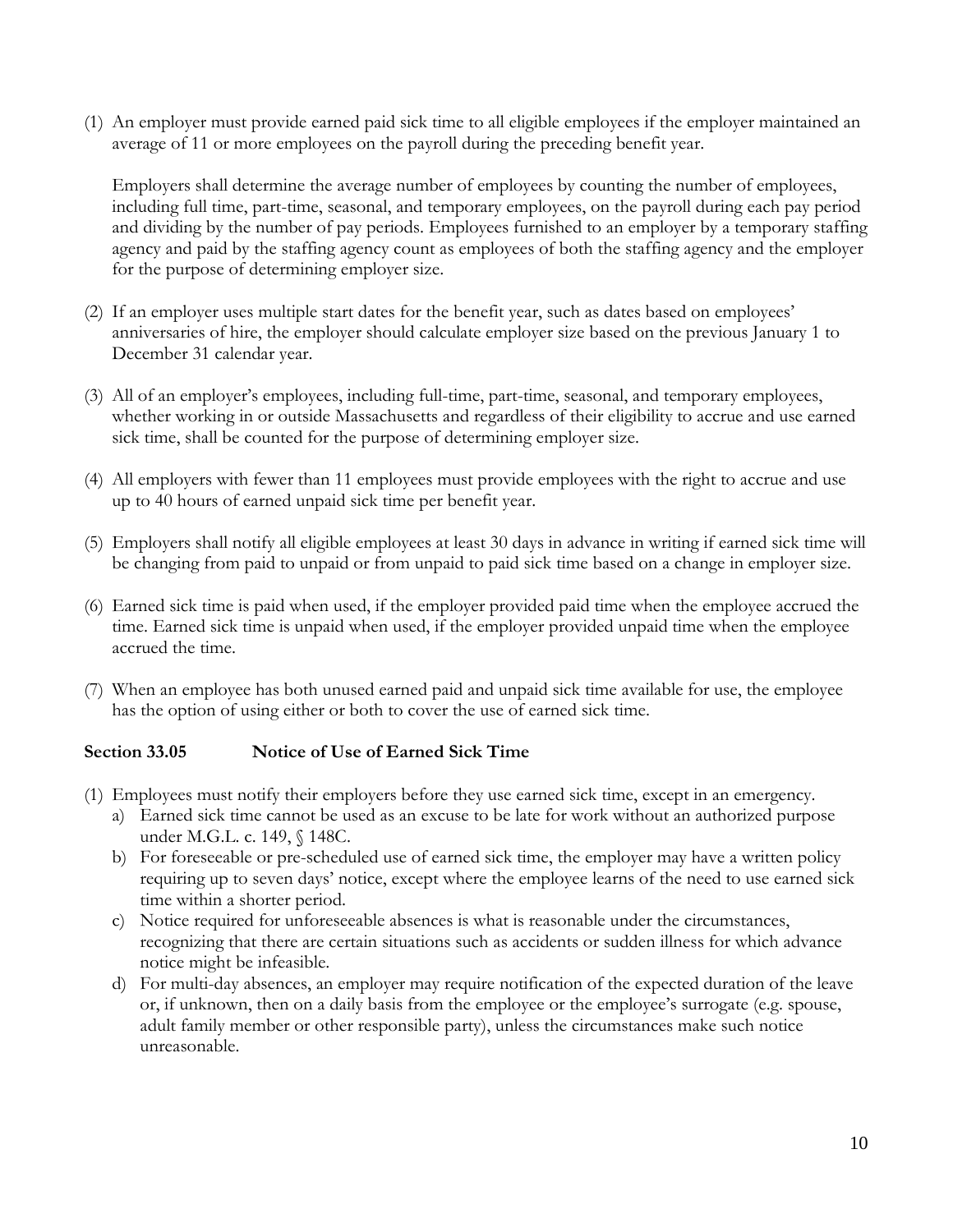- (2) An employer may require employees to use reasonable notification systems the employer creates, provided that the employees shall be allowed to communicate with the employer in a manner the employee customarily uses to communicate with the employer for absences or requesting leave.
- (3) An employee may provide notice without explicitly referencing the of M.G.L. c. 149, § 148C, or using the term "earned sick time" so long as the employer is on notice that the employee intends to use accrued time for a proper purpose.
- (4) Employers may seek verification of authorized use from a parent or guardian if they have reasonable suspicion that an employee, age 17 or under, is misusing earned sick time, unless verification would create a health and safety risk or hardship to the employee.

## **Section 33.06 Documentation of Use of Earned Sick Time**

- (1) An employer may require written documentation for an employee's use of earned sick time that:
	- a) exceeds 24 consecutively scheduled work hours;
	- b) exceeds 3 consecutive days on which the employee was scheduled to work;
	- c) occurs within 2 weeks prior to an employee's final scheduled day of work before termination of employment, except in the case of temporary employees (i.e. "temp workers");
	- d) occurs after 4 unforeseeable and undocumented absences within a 3-month period; or
	- e) for employees aged 17 and under, occurs after 3 unforeseeable and undocumented absences within a 3-month period.
- (2) Written documentation that may be required includes:
	- a) Written documentation signed by a health care provider indicating the need for the earned sick time taken; or
	- b) With regard to indicating the need of leave related to domestic violence, any of the following:
		- i) a restraining order or other documentation of equitable relief issued by a court of competent jurisdiction;
		- ii) a police record documenting the abuse;
		- iii) documentation that the perpetrator of the abuse has been convicted of one or more of the offenses enumerated in M.G.L. c. 265 where the victim was a family or household member;
		- iv) medical documentation of the abuse;
		- v) a statement provided by a counselor, social worker, health worker, member of the clergy, shelter worker, legal advocate or other professional who has assisted the employee in addressing the effects of the abuse on the employee or the employee's family; or
		- vi) a signed written statement from the employee attesting to the abuse.
- (3) The employer may never require, as a condition of granting, using, or verifying earned sick time, that an employee provide documentation to explain the nature of the illness or the details of the domestic violence.
- (4) All evidence of domestic violence experienced by an employee, including the employee's statement and corroborating evidence, shall not be disclosed by the employer unless written consent for disclosure is given by the employee at the time the evidence is provided.
- (5) Where documentation is required, employees who do not have health care coverage through a private insurer, the Massachusetts Healthcare Connector and related insurers, or an employer that provides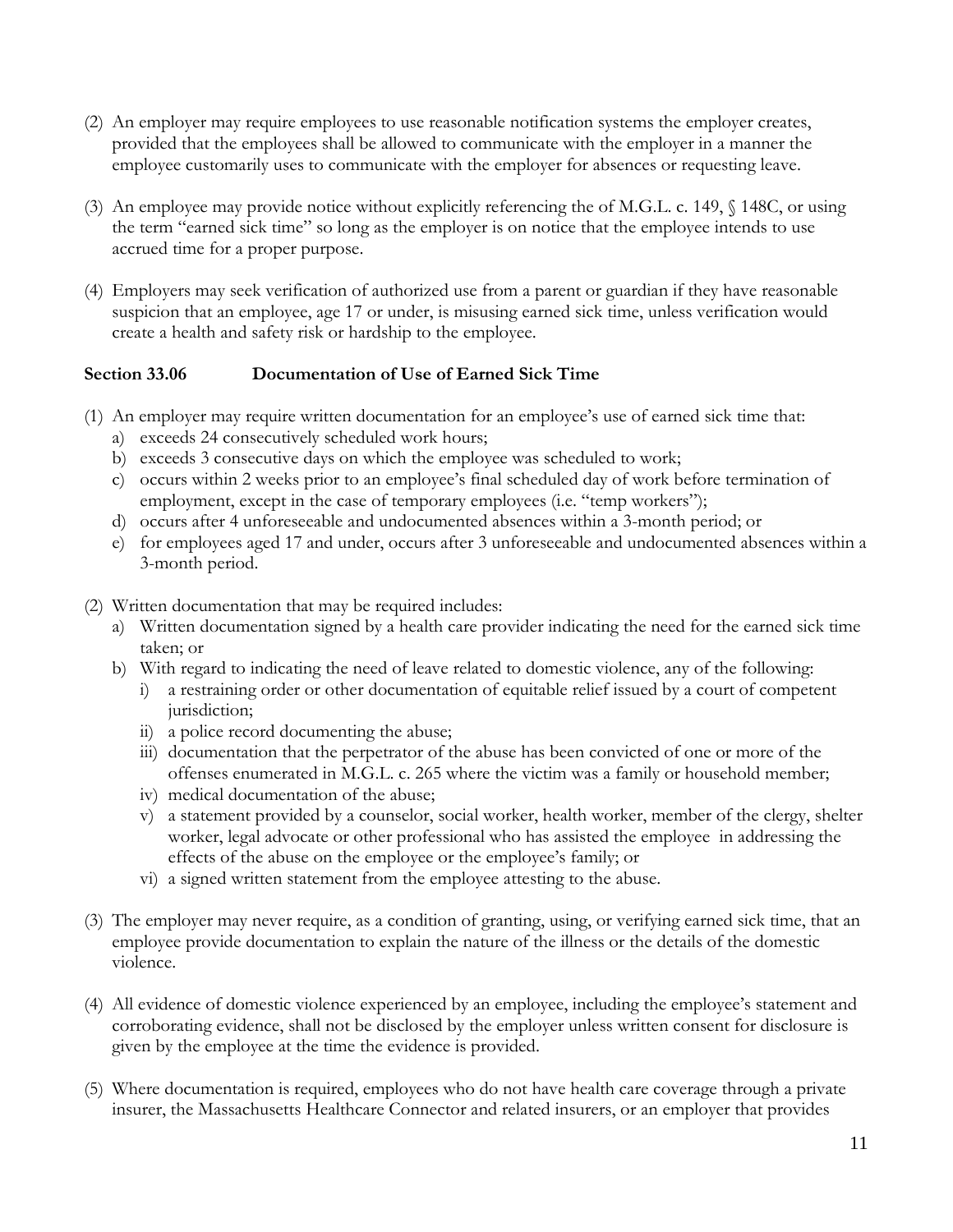health insurance to employees may provide a signed, written statement evidencing the need for the use of the earned sick time, without being required to explain the nature of the illness, in lieu of documentation by a health care provider. Employers may use the Attorney General's model form as a guide for their own policies and may include a check-off listing of the statutory reasons for permissible use of earned sick time on such form. Employers using their own verification form shall not require any additional information than what is required by M.G.L. c. 149, § 148C.

- (6) Documentation may be submitted to an employer in hand or by any reasonable method, including email.
- (7) Employees must submit such documentation within 7 days after the taking of earned sick time for which such documentation is required, unless, for good cause shown, an employee requires more time to provide such documentation.
- (8) If an employee fails to comply without reasonable justification with the documentation requirements of the employer as described in 940 CMR 33.06, the employer may recoup the sum paid for earned sick time from future pay, as an overpayment. Employees must be put on notice of this practice.
- (9) If the employee fails to provide documentation for unpaid earned sick time, the employer may deny the future use of an equivalent number of hours of accrued earned sick time until documentation is provided, but may not otherwise take adverse action.
- (10) Employers may require employees to personally verify in writing that they have used earned sick time for allowable purposes after using any amount of sick leave, provided that the employee shall not be required to explain the nature of the illness or the details of the domestic violence. Employers may use the Attorney General's model form as a guide for their own policies and may include a check-off listing of the statutory reasons for permissible use of earned sick time on such form. Employers using their own verification form shall not require any additional information than what is required by M.G.L. c. 149, § 148C.
- (11) Public employers performing essential public health and safety functions may require employees making any use of earned sick time during severe weather events or other emergencies to provide written documentation from a medical provider substantiating its use and to follow additional notification procedures set forth by the employer. If an employee fails without cause to follow policies in such circumstances, an employer may discipline an employee for misuse of sick leave.
- (12) Health care providers may require employees making any use of earned sick time during local, state or federally declared emergencies to provide written documentation from a medical provider substantiating its use and to follow additional notification procedures set forth by the employer. If an employee fails without cause to follow policies in such circumstances, an employer may discipline an employee for misuse of sick leave.
- (13) An employer may require an employee to provide a fitness-for-duty certification, a work release, or other documentation from a medical provider before an employee returns to work after an absence during which earned sick time was used if such certification is customarily required and consistent with industry practice or state and federal safety requirements and reasonable safety concerns exist regarding the employee's ability to perform duties. "Reasonable safety concerns" means a reasonable belief of significant risk of harm to the employee or others.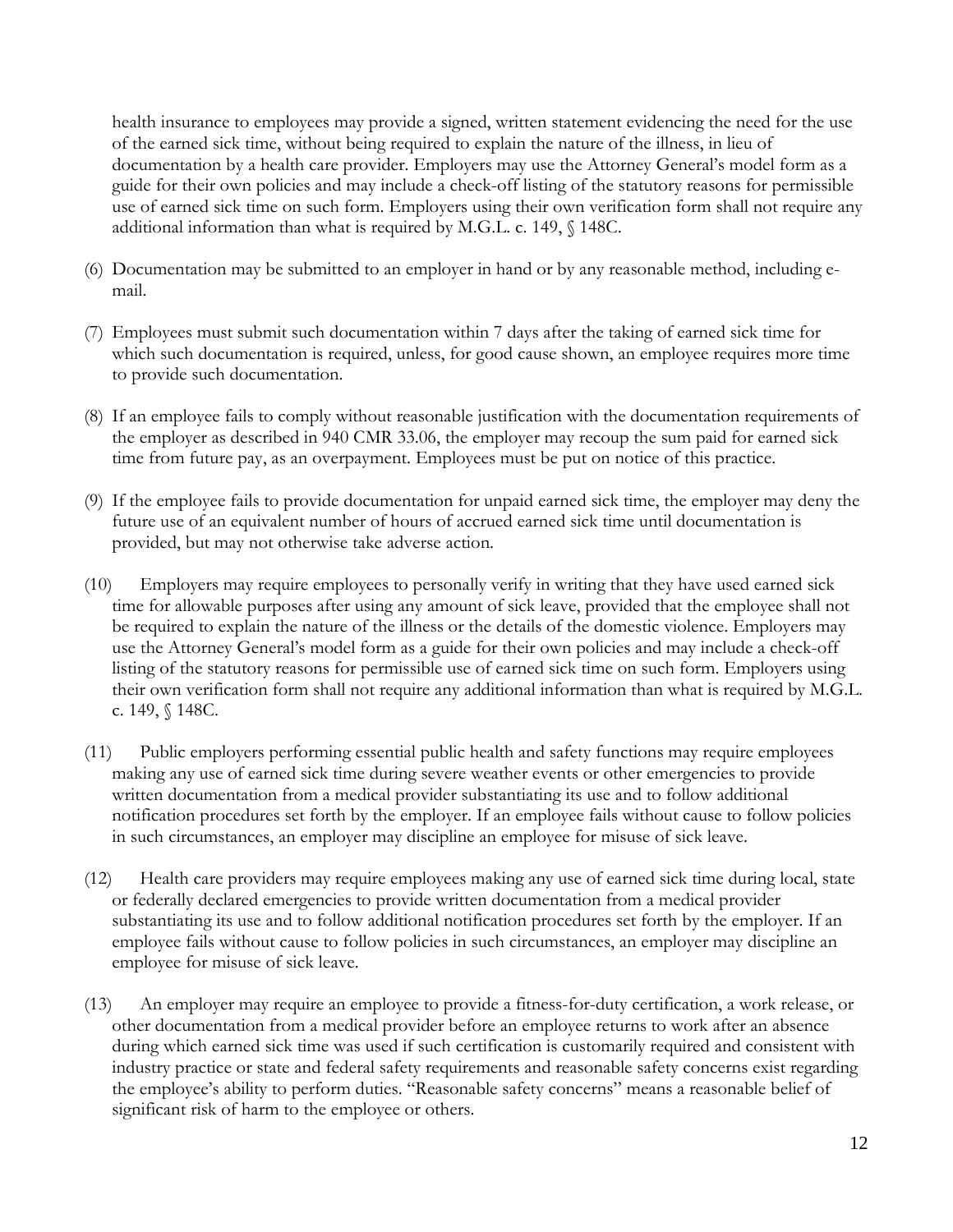### **Section 33.07 Allowable Substitution of Employers' Paid Leave Policies**

- (1) Employers may have their own sick leave or paid time off policies, so long as all employees can use at least the same amount of time, for the same purposes, under the same conditions, and with the same job protections provided in M.G.L. c. 149, § 148C.
- (2) Employers may have different paid leave policies for different groups of employees, so long as all employees can use at least the same amount of time, for the same purposes, under the same conditions, and with the same job protections provided in M.G.L. c. 149, § 148C.

*Example*: An employer may provide all employees working more than 20 hours per week with 80 hours of paid time off per benefit year while per diem workers receive earned sick time at the rate of accrual of one hour for every 30 hours worked.

- (3) An employer's own paid time off, vacation, sick leave, or other policy may be substituted for earned sick time so long as 40 hours of time off provided under the policy, or such lesser amount as each employee might earn if the employer were not using the substitute policy, complies with all the provisions of M.G.L. c. 149, § 148C, and 940 CMR 33.00, including:
	- a) accrual at the rate of no less than one hour for every 30 hours of work;
	- b) pay at the employee's same hourly rate;
	- c) access for all uses authorized under M.G.L. c. 149, § 148C;
	- d) availability under the same conditions of notice and documentation; and
	- e) extension of the same job protections.
- (4) Employers that provide employees with a lump sum of 40 hours or more of sick leave or paid time off at the beginning of each benefit year do not need to track accrual or allow any rollover, provided that such leave is otherwise consistent with M.G.L. c. 149,  $\sqrt{ }$  148C.
- (5) Employers that provide 40 or more hours of paid time off or vacation to employees that also may be used as earned sick time, consistent with M.G.L. c. 149, § 148C, shall not be required to provide additional sick leave to employees who use all their time for other purposes (i.e., vacation or personal time) and have need of sick leave later in the year, provided that the employers' leave policies make clear that additional time will not be provided.

*Example*: A sporting goods store provides its employees with 40 hours of paid vacation time that can also be used as earned sick time, consistent with M.G.L. c. 149, § 148C. Does the store need to provide any separate sick leave? No. A sporting goods store does not need to provide additional sick leave, but the store must put employees on notice that if they use all of their hours for vacation, there will be no additional sick leave available.

- (6) Employers that have an unlimited sick leave policy shall not be required to track accrual of sick leave or allow any rollover, provided that such leave is otherwise consistent with M.G.L. c. 149, § 148C.
- (7) Employers that wish to maintain separate use policies for paid time off in excess of 40 hours may do so, provided that they allow employees to designate which time is taken as earned sick time.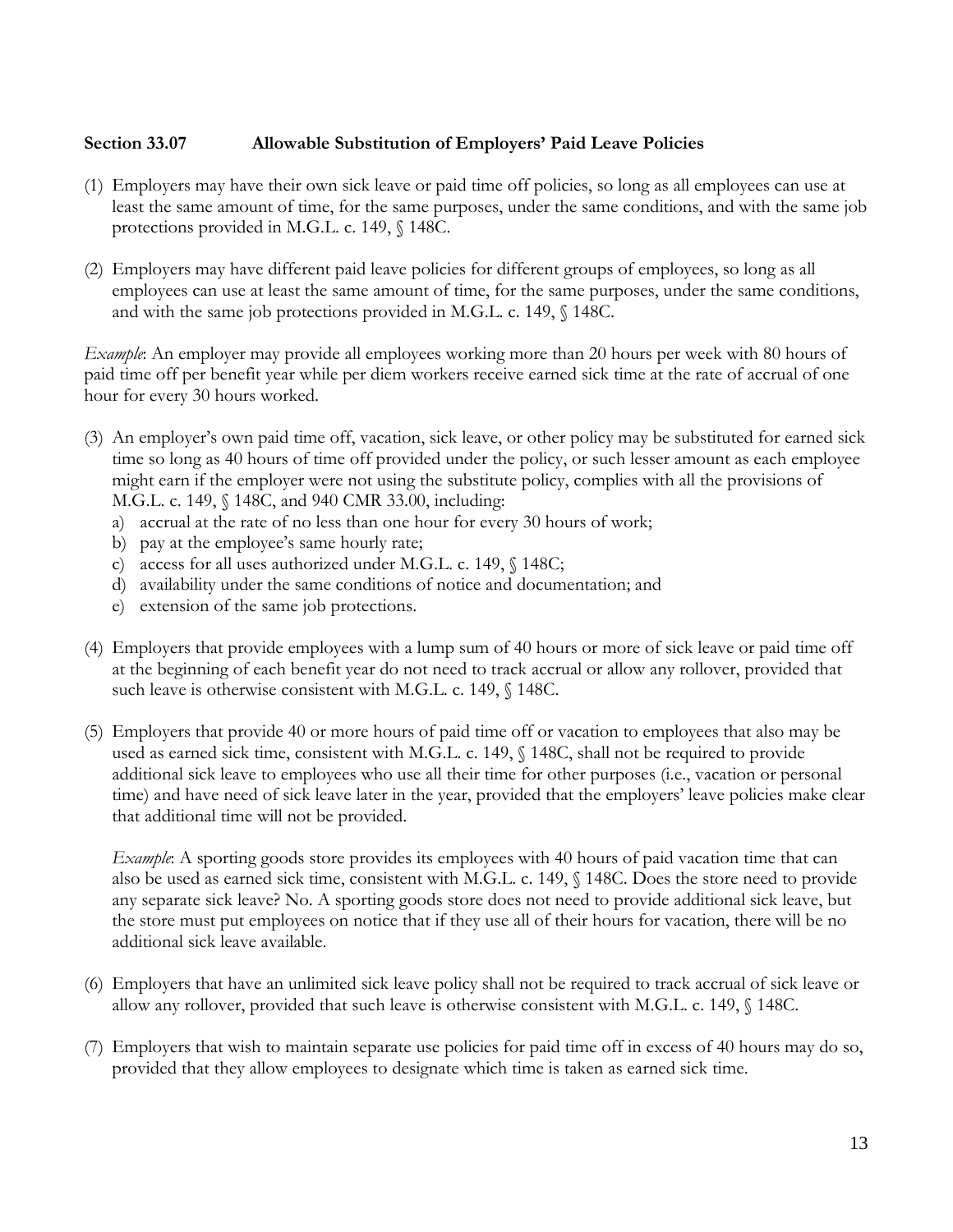(8) Employers that prefer not to track accrual of sick time over the course of the benefit year may also use the following schedules for providing lump sums of sick leave or paid time off to their employees.

Employers using these schedules will be in compliance even if an employee's hours vary from week to week. Employers may accelerate the accrual or increase hours if they choose. Employees accruing earned sick time on these schedules will have the right to rollover their sick leave up to 40 hours and accrual may be delayed while an employee maintains an unused bank of 40 hours.

For employees working an average of:

- a) 37.5 40 hours per week, provide 8 hours per month for 5 months.
- b) 30 hours per week, provide 5 hours per month for 8 months.
- c) 24 hours per week, provide 4 hours per month for 10 months.
- d) 20 hours per week, provide 4 hours per month for 9 months.
- e) 16 hours per week, provide 3 hour per month for 10 months.
- f) 10 hours per week, provide 2 hours per month for 10 months.
- g) 5 hours per week, provide 1 hour per month for 10 months.

#### **Section 33.08 Prohibition on Retaliation and Non-interference**

- (1) It is unlawful for any employer to interfere with, restrain, or deny the exercise of, or the attempt to exercise, any right provided under or in connection with this section, including, but not limited to, using the taking of earned sick time under M.G.L. c. 149, § 148C, as a negative factor in any employment action such as evaluation, promotion, disciplinary action, or termination, or otherwise subjecting an employee to discipline for the use of earned sick time under M.G.L. c. 149, § 148C.
- (2) It is unlawful for any employer to take any adverse action against an employee because the employee opposes practices which the employee reasonably believes to be in violation of M.G.L. c. 149, § 148C, or 940 CMR 33.08, or because the employee supports the exercise of rights of another employee under M.G.L. c. 149, § 148C. Exercising rights under M.G.L. c. 149, § 148C, shall include but not be limited to filing an action, or instituting or causing to be instituted any proceeding, under or related to M.G.L. c. 149, § 148C; providing or intending to provide any information in connection with any inquiry or proceeding relating to any right provided under M.G.L. c. 149, § 148C; or testifying or intending to testify in any inquiry or proceeding relating to any right provided under M.G.L. c. 149, § 148C, or 940 CMR 33.00.
- (3) Examples of adverse actions include but are not limited to:
	- a) denying use or delaying payment of earned sick time;
	- b) terminating an employee;
	- c) taking away work hours;
	- d) negatively altering the terms or conditions of employment;
	- e) disciplining an employee under the employer's attendance policy;
	- f) giving an employee undesirable assignments or schedule changes;
	- g) giving false negative references for future employment;
	- h) making false criminal reports to authorities about the employee;
	- i) reporting an employee to immigration authorities; or
	- j) threatening an employee with any of the adverse actions listed in 940 CMR 33.08.